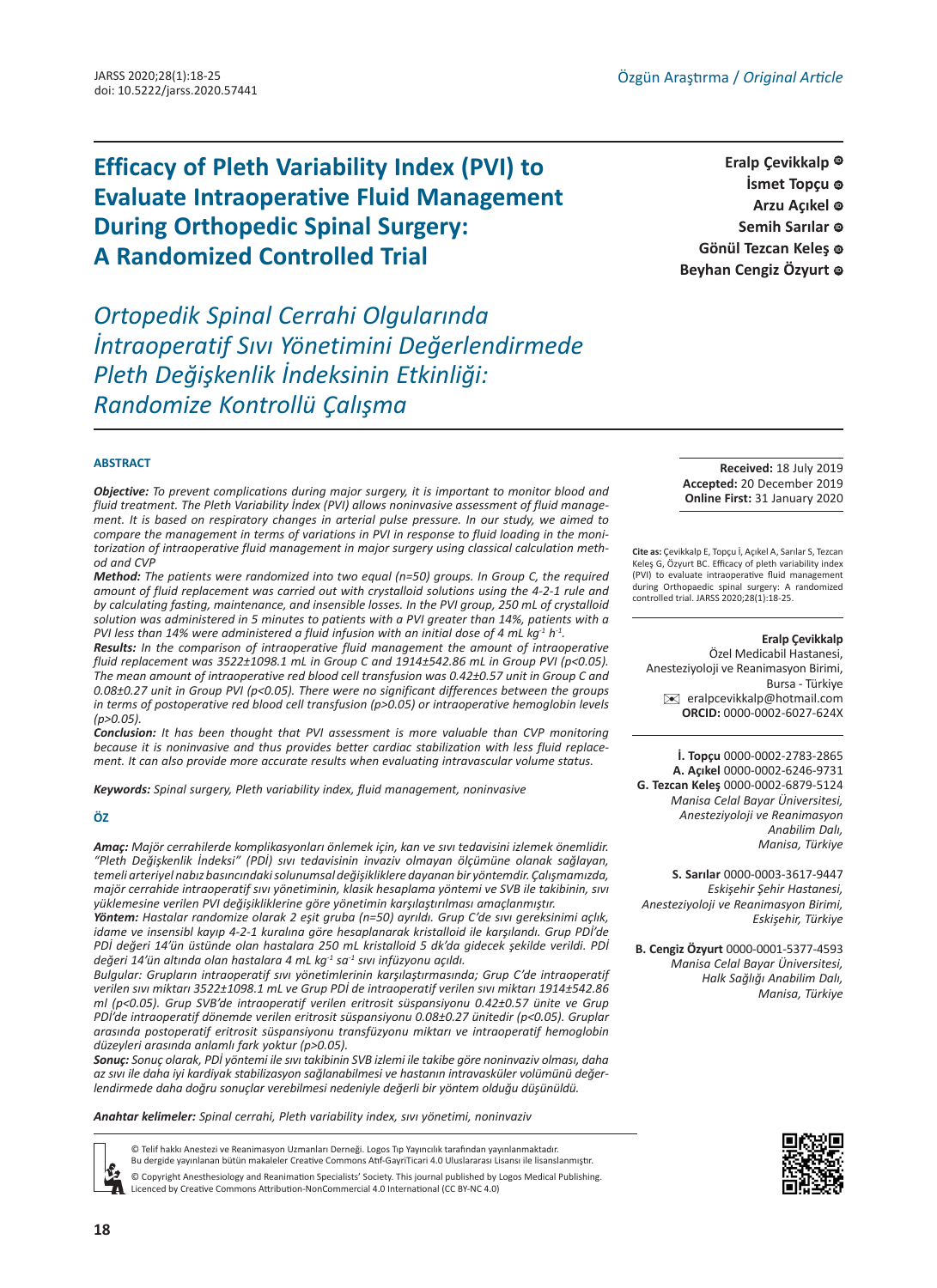E. Çevikkalp ve ark., Efficacy of Pleth Variability Index (PVI) to Evaluate Intraoperative Fluid Management During Orthopedic Spinal Surgery: A Randomized Controlled Trial

# **INTRODUCTION**

No standard of intraoperative fluid management during major surgical interventions has yet been established. However, excessive fluid replacement harms cardiac and pulmonary functions, gastrointestinal motility, tissue oxygenation, wound healing, and coagulation, while the life-threatening consequences of inadequate fluid support include lactic acidosis, acute renal insufficiency, and multiple organ failure  $(1,2)$ .

Conventionally, parameters such as heart rate, blood pressure, urine output, and central venous pressure (CVP) are measured during surgery to calculate blood loss and the necessary amount of fluid  $(3,4)$ . Currently, invasive measures, such as pulse pressure variation (PPV) and stroke volume variation (SVV) have been used instead of static measurement of cardiac filling pressures. These parameters are dynamic and based on interaction between the heart and lungs during mechanical ventilation. However, invasive monitoring is often difficult, and thus minimally invasive methods are preferred (4). In particular, transesophageal and transthoracic echocardiography constitute minimally invasive functional hemodynamic monitoring. These methods measure the respiratory changes in blood flow  $(5,6)$ .

Recently, the Pleth Variability Index (PVI) has been used increasingly for noninvasive assessment of fluid management. It is based on respiratory changes in arterial pulse pressure  $(7)$ . The PVI is preferred because (1) it is noninvasive, (2) the sensor can be easily inserted, and (3) it allows continuous measurement at the bedside  $(3)$ .

In the present study, to monitor fluid management during major surgical interventions, we aimed to compare fluid loading-induced changes as assessed using PVI, CVP and classical parameters.

## **MATERIALS and METHODS**

The present study was carried out in patients who underwent elective posterior lumbar stabilization surgery at the Medical Faculty Hospital of Celal Bayar University between December 17, 2014 and December 17, 2015. The study was approved in

advance by the Non-Interventional Clinical Trials Ethics Committee of Celal Bayar University Faculty of Medicine (registration number: 20478486-404). On the basis of a sample size analysis with a power of 0.70 and an effect size of 0.50, 100 patients aged > 18 years and with an ASA status of I or II were included in the present study. The patients were randomly divided into two groups of 50 using the closed-envelope method. The cut-off value of PVI was established as 14% (8). We excluded patients who (1) provided no written consent, (2) were under 18 years of age, (3) had peripheral arterial disease, (4) showed echocardiographic findings of systolic or diastolic heart failure, cardiac arrhythmia, or renal insufficiency with associated fluid electrolyte imbalance, and (5) had received any fluid infusion in the 24 hours before surgery.

The patients were premedicated with intravenous midazolam at a dose of 0.01 mg  $kg<sup>-1</sup>$  in the operation room, and monitored using standard methods (electrocardiogram, noninvasive blood pressure, peripheral oxygen saturation, end-tidal CO<sub>2</sub> pressure [ETCO<sub>2</sub>], nasopharyngeal temperature and bispectral index [BIS; Aspect 1000 Systems, Aspect Medical Systems Inc., Natick]).

The patients were administered propofol (2 mg  $kg^{-1}$ ), fentanyl (2  $\mu$ g kg<sup>-1</sup>), and rocuronium (0.6 mg kg<sup>-1</sup>) to induce anesthesia, and endotracheal intubation was then performed. Arterial monitoring was performed using the radial artery, while central venous catheterization was carried out using the internal jugular vein. A mixture of sevoflurane (2%), air (50%), and oxygen (50%) was used to maintain anesthesia. Ventilation was performed in a volume-controlled manner, with a tidal volume of  $7$  mL kg $^{-1}$  and a respiratory rate of 12-16/min to provide an ultimate  $ETCO<sub>2</sub>$  of 32-35 mmHg. In Group C, fluids were replaced with crystalloid solutions using the 4-2-1 rule and by calculating fasting, maintenance, and insensible losses. In Group PVI, a PVI probe (Radical-7®; Masimo Corp., Irvine, CA, USA) was placed on the patients' index finger and protected from light; no invasive arterial monitoring was carried out. A peripheral oxygen saturation probe was placed on the index finger of the other hand. In patients with a PVI greater than 14%, 250 mL of crystalloid solution was administered every 5 minutes, whereas a fluid infu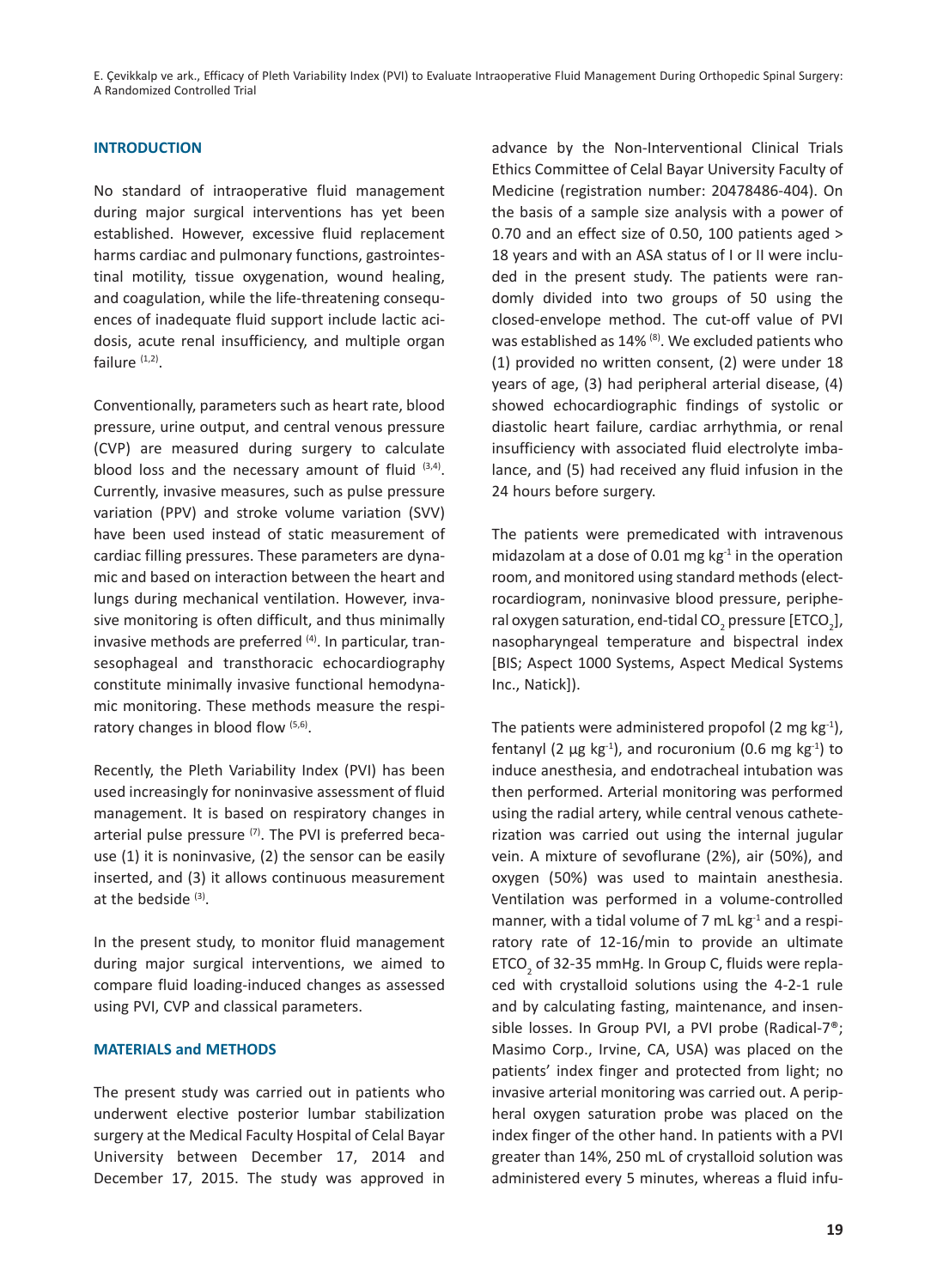sion was delivered at a dose of 4 mL  $kg<sup>-1</sup> h<sup>-1</sup>$  to patients with a PVI <14%. Intraoperative blood loss was calculated by adding the amount of blood in the aspirator, and weighing the surgical compress and, sponge, etc., and the blood loss was replaced.

All patients were evaluated intraoperatively at 0, 5, 10, 30, 60, 90, and 120 minutes, as well as at the end of surgery. Specifically, heart rate, mean arterial pressure (MAP), peripheral oxygen saturation, and CVP were measured. Furthermore, lactate, hemoglobin (Hb), and hematocrit levels were recorded at the beginning, middle, and end of surgery. In the PVI group, total Hb levels and PVI values were also recorded at 5-minute intervals.

The data were compared both within and between the groups, and the correlation between PVI and CVP changes due to fluid management during the operation was assessed.

## **Statistical analysis**

For statistical analyses, IBM SPSS version 21 (IBM Corp. Released 2012. IBM SPSS Statistics for Windows, Version 21.0. Armonk, NY: IBM Corp.) was used. Shapiro- Wilks test was used to analyze normality of the distribution of variables. Descriptive statistics were given as mean ± standard deviation or median (minmax) for continuous variables. Group comparisons were performed using the Mann-Whitney U test and t test, intragroup comparisons were performed using the paired t test and Wilcoxon test. In order to compare repeated measures the changes from the baseline, and percentage change [= (last-baseline)/baseline] values were calculated from the baseline. Pearson chisquare test or Fisher's Exact test was used to compare categorical data. Categorical data were given as n and %. Statistical significance was accepted at p<0.05.

## **RESULTS**

No differences were found between the groups in terms of demographic data, comorbidities, surgical indications, or surgical levels (p>0.05). There were statistically significant differences in the distribution of the diagnoses, and surgical indications (p=0.004). Trauma patients were more numerous in Group C while greater number of spinal stenosis patients were found in Group PVI (Table I).

**Table I. Demographic data**

|                        | Group C<br>(n=50)     | <b>Group PVI</b><br>(n=50) | P value  |
|------------------------|-----------------------|----------------------------|----------|
| Sex (female)           | 33 (66%)              | 36 (72%)                   | 0.665    |
| Age (year)             | 57.38±11.1            | 54.4±11.71                 | 0.208    |
| <b>BMI</b>             | 27.25±4.64            | 27.52±4.57                 | 0.775    |
| Weight (kg)            | 77.66±12.61           | 77.2±14.03                 | 0.881    |
| Surgical indications   |                       |                            |          |
| <b>Spinal Stenosis</b> | $31 (62\%)^3$         | 45 (90%) <sup>b</sup>      |          |
| Spondylolisthesis      | $9(18%)^3$            | $3(6%)^a$                  | $0.004*$ |
| Trauma                 | 10 (20%) <sup>a</sup> | $2(4%)^b$                  |          |
| Operative level        |                       |                            |          |
| 2 levels               | 18 (36%)              | 11 (22%)                   |          |
| 3 levels               | 1(2%)                 | 3(6%)                      | 0.373    |
| 4 levels               | 28 (56%)              | 32 (64%)                   |          |
| 5 levels               | 3(6%)                 | 4 (8%)                     |          |
| Comorbidities          |                       |                            |          |
| <b>COPD</b>            | 1(2)                  | 1(2)                       | 1.000    |
| <b>DM</b>              | 13 (26)               | 13 (26)                    | 1.000    |
| HT                     | 19 (38)               | 11 (22)                    | 0.081    |
| CAD                    | 4 (8)                 | 1(2)                       | 1.000    |
| <b>CVD</b>             | 0(0)                  | 1(2)                       | 1.000    |
|                        |                       |                            |          |

*\* Surgical indications was statistically significant between groups. Trauma patient was higher in Group C while Spinal stenosis patient was higher group PVI.* 

*Data were expressed as mean ± SD, frequency (n) and percentage (%) BMI: Body Mass İndex, COPD: Chronic Obstructive Pulmonary disease, DM: diabetes mellitus, HT: hypertension, CAD: coronary artery disease, CVD: Cerebrovasculer disease, PVI: Pleth Variability Index*

When the changes from baseline in CVP values were compared between groups, there were no statistically significant difference in the changes of CVP values at 5, 10, 90, 120, 150 minutes and final values from baseline. However, there were statistically significant differences in the changes of CVP values at 30 and 60 minutes from baseline (p<0.05) (Table II).

#### **Table II. CVP percentage value changes**

| P value                              |
|--------------------------------------|
| 0.251                                |
| 0.00(0.00:0.06)<br>0.576             |
| 0.00(0.00:0.17)<br>0.092             |
| $0.00$ ( $-0.82:2.40$ )<br>$0.028*$  |
| $0.00$ ( $-0.67$ : 2.20)<br>$0.018*$ |
| $0.00 (-0.67:2.17)$<br>0.069         |
| $0.05$ ( $-0.64$ : 2.80)<br>0.157    |
| $0.03$ ( $-0.64$ : 2.80)<br>0.191    |
| $-0.04$ $(-0.73:2.00)$<br>0.525      |
|                                      |

*CVP: Central Venous Pressure, PVI: Pleth Variability İndex Data were expressed as mean±SD, frequency (n) and percentage (%)*

When the alteration from baseline at the  $30<sup>th</sup>$  minute were examined, the alteration in both groups did not change on average from baseline. However, higher increases were observed in the PVI group (p=0.028) (Table II).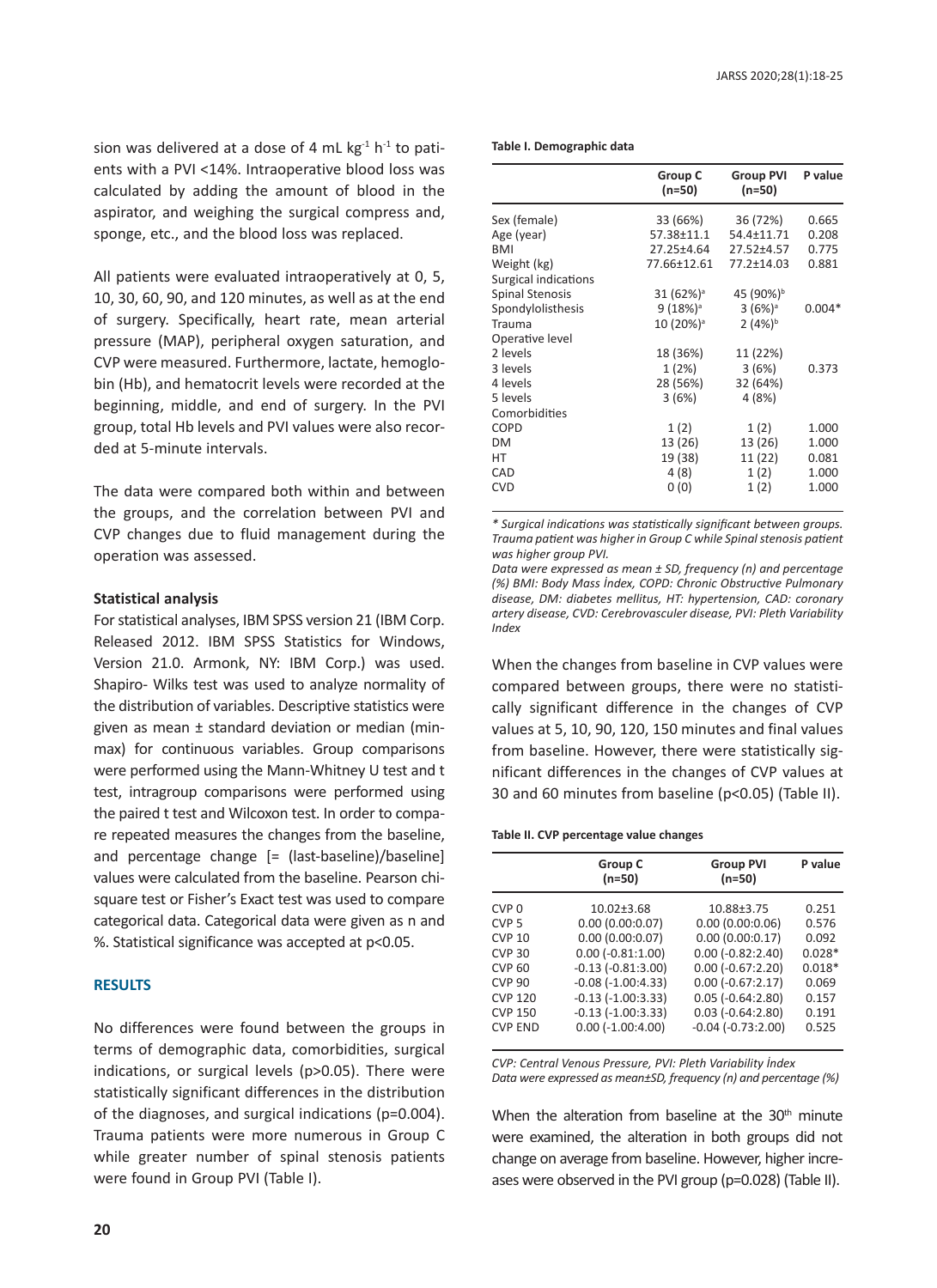When the changes in CVP values at 60 minutes from baseline were examined, there was a 13% decrease in Group C, whereas there was no change in the PVI group (0.00%). The changes were statistically significant (p=0.018) (Table II).

When the changes from baseline in HR values were compared between groups, there are no statistically significant difference in the changes of any HR value from baseline (Table III).

No significant differences were found between the groups in terms of MAP measurements at 5,10 and 60 minutes relative to baseline (Table III). The measurements in Group PVI were lower than Group C. (Table IV).

The mean volume of intraoperative fluid replacement was 3522±1098.1 mL in Group C and

| Table III. Comparison of heart rate (beat/minute) percentage va- |  |  |
|------------------------------------------------------------------|--|--|
| lue changes between groups                                       |  |  |

|                 | Group C<br>(n=50)        | <b>Group PVI</b><br>$(n=50)$ | P value |
|-----------------|--------------------------|------------------------------|---------|
| HR <sub>0</sub> | 77.5 (53:112)            | 83.5 (57:160)                | 0.106   |
| <b>HR5</b>      | $0.00 (-0.23:0.25)$      | $-0.04$ $(-0.51:0.50)$       | 0.170   |
| HR 10           | $-0.03$ $(-0.35:0.42)$   | $-0.04$ $(-0.90:0.34)$       | 0.909   |
| HR 30           | $-0.15$ ( $-0.35:0.23$ ) | $-0.18(-0.53:0.42)$          | 0.072   |
| HR 60           | $-0.17$ $(-0.37:0.32)$   | $-0.21$ $(-0.51:0.19)$       | 0.102   |
| HR 90           | $-0.18(-0.41:0.37)$      | $-0.19(-0.54:0.27)$          | 0.513   |
| HR 120          | $-0.14 \pm 0.16$         | $-0.18+0.15$                 | 0.205   |
| HR150           | $-0.11 \pm 0.16$         | $-0.15 \pm 0.16$             | 0.173   |
| <b>HR END</b>   | $-0.09$ $(-0.42:0.40)$   | $-0.06$ $(-0.48:0.81)$       | 0.477   |

*MAP: Mean Arterial Pressure, HR: Heart Rate, PVI: Pleth Variability Index*

*Data were expressed as mean±SD, frequency (n) and percentage (%)*

**Table IV. Comparison of mean arterial pressure (mmHg) percentage value changes between groups**

|                  | Group C<br>(n=50)        | <b>Group PVI</b><br>$(n=50)$  | P value  |
|------------------|--------------------------|-------------------------------|----------|
| MAP <sub>0</sub> | $101.62 + 20.43$         | 109.48±14.64                  | 0.030    |
| MAP <sub>5</sub> | $-0.08$ $(-0.46:0.31)$   | $-0.08$ $(-0.49:0.17)$        | 0.301    |
| <b>MAP 10</b>    | $-0.08$ $(-0.46:0.29)$   | $-0.22$ $(-0.50:0.30)$        | 0.347    |
| <b>MAP 30</b>    | $-0.23$ $(-0.57:0.41)$   | $-0.32$ ( $-0.48$ : $-0.10$ ) | $0.009*$ |
| MAP 60           | $-0.26$ ( $-0.53:0.25$ ) | $-0.32$ $(-0.54:0.01)$        | 0.087    |
| <b>MAP 90</b>    | $-0.24$ $(-0.55:0.46)$   | $-0.31 (-0.48:0.01)$          | $0.014*$ |
| <b>MAP 120</b>   | $-0.24$ $(-0.52:0.31)$   | $-0.35$ $(-0.51:0.00)$        | $0.012*$ |
| <b>MAP 150</b>   | $-0.22$ ( $-0.50:0.34$ ) | $-0.32$ $(-0.50:-0.06)$       | $0.007*$ |
| <b>MAP END</b>   | $-0.06 \pm 0.24$         | $-0.14+0.17$                  | $0.044*$ |
|                  |                          |                               |          |

*MAP: Mean Arterial Pressure, HR: Heart Rate, PVI: Pleth Variability Index*

*Data were expressed as mean ± SD, frequency (n) and percentage (%)*

1914±542.86 mL in Group PVI (p<0.05). The mean unit of intraoperative red blood cell transfusion was 0.42±0.57 unit in Group C and 0.08±0.27 unit in Group PVI (p<0.05). The mean unit of fresh-frozen plasma transfused was 0.06±0.23 unit in Group C, whereas in Group PVI fresh-frozen plasma transfusion was not performed (p>0.05; Table IV). The mean intraoperative urine volume was 475.2±278.29 mL in Group C and 521±309.88 in Group PVI (p>0.05; Table IV). The mean amount of intraoperative bleeding was 286±88.08 mL in Group C and 286±70.73 in Group PVI (p>0.05; Table V). The mean volume of postoperative red blood cell transfusion was 0.44±0.57 unit in Group C and 0.66±0.82 unit in Group PVI (p>0.05; Table V).

**Table V. Comparison of intraoperative fluid management variables**

| Group C<br>$(n=50)$ | <b>Group PVI</b><br>$(n=50)$ | P value                                                                                             |
|---------------------|------------------------------|-----------------------------------------------------------------------------------------------------|
|                     |                              |                                                                                                     |
|                     |                              |                                                                                                     |
| 3522+1098.1         | 1914+542.86                  | 0.0001                                                                                              |
| $0.42 + 0.57$       | $0.08 + 0.27$                | 0.000                                                                                               |
| $0.06 + 0.23$       | $0.00 + 0.00$                | 0.080                                                                                               |
| 475.20±278.29       | 521.00±309.88                | 0.439                                                                                               |
| 286.00±88.08        | 286.00±70.73                 | 1.000                                                                                               |
|                     |                              |                                                                                                     |
|                     |                              |                                                                                                     |
| $0.44 + 0.57$       | $0.66 \pm 0.82$              | 0.125                                                                                               |
|                     |                              |                                                                                                     |
|                     |                              |                                                                                                     |
|                     |                              | 0.071                                                                                               |
|                     |                              |                                                                                                     |
|                     |                              | $0.04$ ( $-0.78:1.60$ ) $0.21$ ( $-0.40:1.33$ )<br>$0.05$ (-0.38:2.40) $0.43$ (-0.38:3.43) $0.005*$ |

*ES: Eritrocyte Suspension, FFP: Fresh Frozen Plasma, PVI: Pleth Variability Index, PC: percentage changes Data were expressed as mean ± SD, median(min:max).*

**Table VI. Comparison of intraoperative and postoperative hemoglobin and hematocrit percentage changes**

|                             | Group C<br>$(n=50)$    | <b>Group PVI</b><br>$(n=50)$ | P value  |
|-----------------------------|------------------------|------------------------------|----------|
| H <sub>b</sub> <sub>0</sub> |                        |                              |          |
| Hb 1 PC                     | 12.68±1.69             | 12.65±1.57                   | 0.908    |
| Hb <sub>2</sub> PC          | $-0.11(-0.23:0.19)$    | $-0.04$ $(-0.23:0.02)$       | $0.003*$ |
| Htc 0                       | $-0.12 \pm 0.09$       | $-0.09 \pm 0.06$             | 0.081    |
| Htc 1 PC                    | $39.14 + 5.51$         | 39.07+4.93                   | 0.951    |
| H <sub>tc</sub> 2 PC        | $-0.10$ $(-0.22:0.13)$ | $-0.05(-0.19:1.83)$          | $0.002*$ |
| Postop Hb PC                | $-0.12$ $(-0.28:1.88)$ | $-0.09$ $(-0.22:0.11)$       | $0.013*$ |
| Postop Htc PC               | $-0.03$ $(-0.30:0.21)$ | $-0.06$ $(-0.27:0.30)$       | 0.434    |
|                             | $-0.03$ $(-0.30:0.23)$ | $-0.07(-0.29:2.13)$          | 0.288    |

*Hb: Hemoglobin Htc: Hematocrit, PVI: Pleth Variability Index, PC: Percentage changes*

*Data were expressed as mean ± SD, median(min:max).*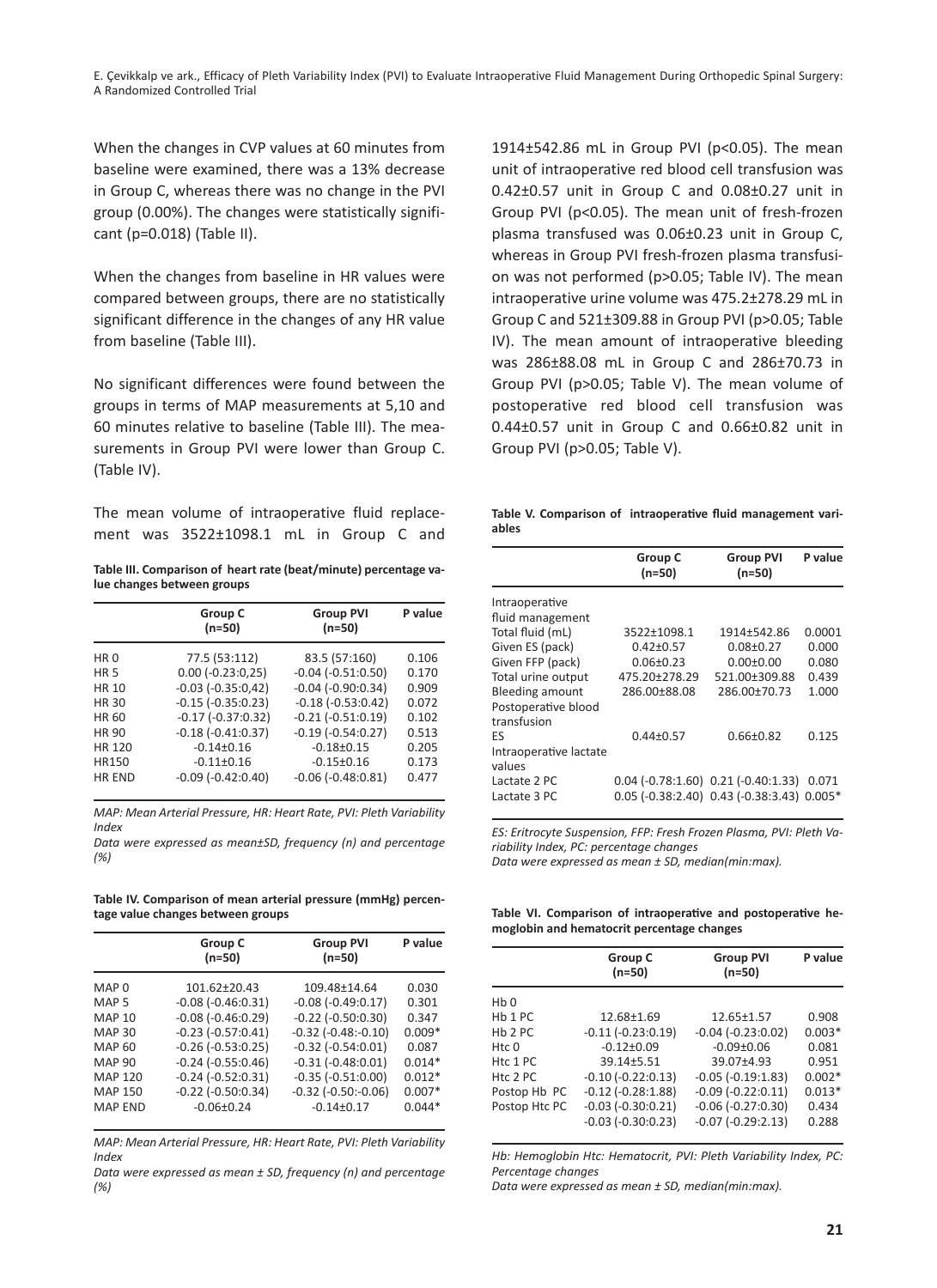No significant difference was found between the groups as for lactate 2 measurements when compared from baseline (p=0.081) (Table V). There were statistically significant increases between groups in lactate 3 measurements when compared from baseline. The increases were 5% in Group C and 43% in Group PVI (p=0.005) (Table V).

There were statistically significant decreases between groups in Hb1 measurements when compared from baseline. The decreases was 11% in Group C and 4% in Group PVI (p=0.003). No difference were found between the groups in terms of Hb 2 measurements. (p=0.081) (Table VI). There were statistically significant decreases in Group C than Group PVI group in terms of Htc 1 and Htc 2 measurements when compared from baseline (p<0.05). In Hb 1 measurements the decreases were 11% in Group C and 4% in Group PVI. The decreases in Hb 2 measurements in Group C and PVI were 12, and 9, respectively (Table VI).

There were no statistically significant difference between groups in terms of postoperative Hb and Htc measurements when compared from baseline (p>0.05) (Table VI).

## **DISCUSSION**

In the present prospective, randomized clinical trial involving patients who had received intraoperative fluid replacement under the guidance of either PVI or CVP monitoring, the amounts of intraoperative red blood cell transfusion and fluid replacement were significantly lower in Group PVI, whereas there was no significant difference between the groups in terms of postoperative red blood cell transfusion or perioperative Hb and hematocrit values.

Mortality and morbidity can be reduced by proper fluid management in patients undergoing major surgical interventions<sup>(9)</sup>. Therefore, noninvasive monitors, which can measure parameters continuously and in a dynamic manner, are becoming increasingly important  $(10)$ . In patients undergoing major surgery, fluid management is routinely monitored by measuring static preload parameters (heart rate, MAP and CVP). However, these parameters fail to track the patient's response to fluid loading. Stanislav et al.

followed up patients monitored using CVP, and the bolus administration of fluids caused elevations in CVP values (11). In the present study, the baseline CVP values were comparable between groups. However, from the 30<sup>th</sup> and 60<sup>th</sup> minutes onwards, the CVP values were significantly higher in Group PVI than in Group CVP. This difference was not observed at the end of the operation, when the CVP measurements were once again comparable between the groups. We posit that this difference in CVP values during follow-up was related to bolus fluid administration in Group PVI. Indeed, a meta-analysis by Marik et al. (12) showed that there is not always a relationship between circulating blood volume and CVP. In the present study, there were higher CVP values in Group PVI, even though the intra-group comparison showed no significant differences. This suggests that PVI measurement reveals the circulating blood volume may be more effective than CVP measurement, which can be affected by bolus administrations.

Bouchard et al.  $(13)$  reported that high-volume fluid replacement in patients with renal failure in intensive care units negatively affects mortality and morbidity, and a perioperative fluid follow-up study by Renata et al. (14) indicated that perioperative fluid replacement has similar consequences in high-risk surgeries. In the present study, in both groups the intra-group comparisons showed a significant difference in terms of changes in heart rates, which are eamong the indicators of fluid deficit. However, there was no difference between the groups in this regard. Furthermore, while there was a clinically insignificant difference in initial MAPs between the groups against the favor of CVP group, there was no difference in MAP during the follow-up period. Nonetheless, the cardiac effects of anesthetics may also have caused the intra-group differences in heart rate and MAP (15,16).

Recent studies have suggested that dynamic markers, such as PVI, SVV, and PPV, are more successful and reliable in evaluating response to fluid management (5-7,17,18). However, SVV and PPV are invasive measurement methods. Automatic and continuous PVI monitoring is a noninvasive technique that measures the effects of changes in ventilation on the wavelength of the pulse oximetry  $(10)$ . In patients undergoing major spinal surgery, intraoperative fluid management is a controversial issue. In such cases,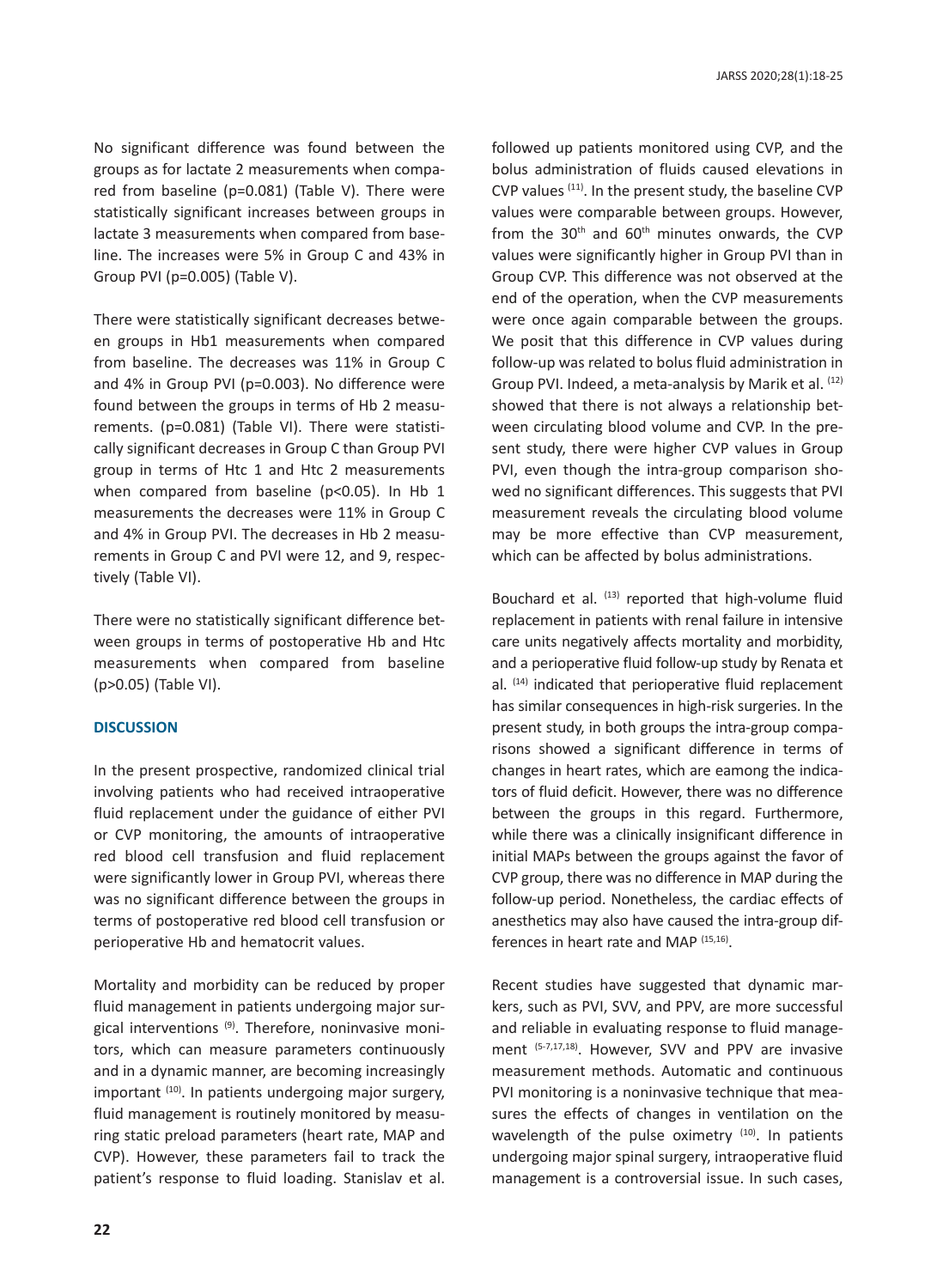rather than liberal fluid management, restrictive fluid management is reported to have positive effects on early postoperative prognosis, length of hospital stay, wound healing, and pulmonary rehabilitation (19). In a meta-analysis of randomized controlled trials comparing perioperative targeted fluid therapy with standard fluid therapy, the American Society of Anesthesia (ASA) reported that targeted fluid therapy decreases postoperative complications and length of hospital stay (20).

In another study, Carson et al. (21) separated patients into two groups, implementing a liberal blood transfusion strategy in one group (intraoperative Hb > 10 mg  $dL^{-1}$ ) and a restrictive transfusion strategy in the other group (intraoperative Hb 7-8 mg  $dL^{-1}$ ). In addition, more blood transfusions were performed in the liberal group, whereas more fluid replacements were performed in the restrictive group. The need for postoperative transfusion was greater in the restrictive group than in the liberal group due to heart failure, hypotension, and tachycardia. In the present study, the amount of intraoperative red blood cell transfusion was significantly lower in the PVI group. However, there was no difference in the amount of blood loss between the groups. In the present study the frequency of transfusions was lower in the PVI group of than in the literature. In the present study, intraoperative Hb levels were above 10 mg  $dL^{-1}$  in both groups, and neither group saw any hemodynamic change during follow-up that may have caused Hb deterioration. PVI monitoring is thought to reflect the blood volume status more accurately than CVP monitoring, and it may be more useful in major surgeries, especially when volume changes occur that may affect the hemodynamics. PVI monitoring may also be a useful guide for accurate blood transfusion strategies.

Poorly managed, restrictive fluid therapy can ultimately lead to multiple organ failure or even death through hypovolemia and organ dysfunction, whereas exaggeration of liberal fluid management can lead to edema, resulting in reduced cardiac function, pulmonary edema, coagulation and bleeding disorders, and renal insufficiency  $(22)$ . In a meta-analysis by Feng Ju Jia et al. <sup>(23)</sup> cardiopulmonary complications were more frequent in patients undergoing major abdominal surgery who under liberal fluid management.

In another meta-analysis by Corcoran et al. <sup>(24)</sup> where fluid regimens during major surgical interventions were investigated, liberal fluid management was associated with increased pulmonary complications, pulmonary edema, and pneumonia.) In their study about intraoperative PVI-based fluid management in patients undergoing major abdominal surgery, Yinan et al. (25) found that fluid replacement was lower in the PVI group than in the CVP group. Moreover, Forget et al. (26) in their study on intraoperative PVIbased fluid management in patients undergoing major abdominal surgery also found that fluid replacement was smaller in the PVI group. In the present study, the amount of fluid replacement was higher in Group CVP than in Group PVI. Thus, our findings are comparable with those in the literature. In addition, in the correlation analysis, we found a significant correlation between PVI and CVP. Thus, the reason may be that less fluid was used in the PVI group because intravascular fluid status can be better determined using PVI monitoring. In the present study there were no differences between the groups in terms of postoperative blood transfusion.

In reconstructive and multi-level spinal surgeries, severe intraoperative bleeding and blood loss can occur, thus increasing the need for blood transfusion  $(27)$ . In the present study, although the Hb and hematocrit levels were lower than baseline in the blood gas analysis, the difference was thought to be clinically insignificant, because the Hb levels were above 10 mg d $L<sup>-1</sup>$  in both cases.

Lactate is an important parameter indicating tissue perfusion and volume status (25,26). In the present study, the increase in final intraoperative lactate levels in both groups was statistically significant against the favor of PVI group. However, this result may not be clinically significant because the lactate levels were below the limit value of 2 mmol  $L<sup>1</sup>$  in both groups.

In conclusion, the present study has indicated that PVI monitoring is more valuable than CVP monitoring because it is noninvasive, provides better cardiac stabilization with less fluid replacement, and more accurate results in the evaluation of intravascular volume status. Failure to follow up the duration of surgery and postoperative complications are the most important limitations in our study.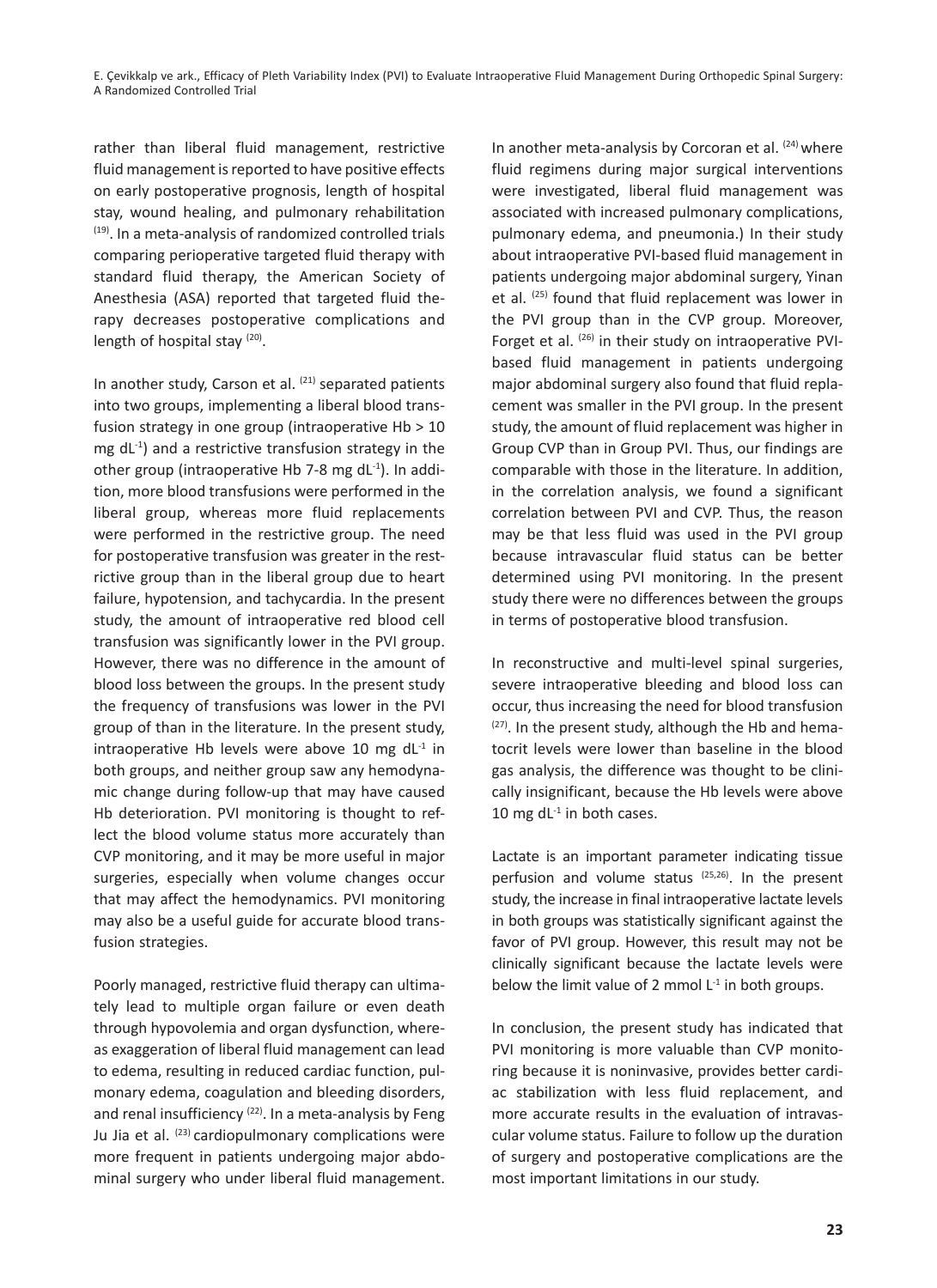**Ethics Committee Approval:** Celal Bayar University Faculty of Medicine Hospital Ethics Committee for Non-Interventional Clinical Studies was approved (2015/20478486-404).

# **Conflict of Interest:** None

#### **Funding:** None

**Informed Consent:** The patients' consent were obtained

## **REFERENCES**

- 1. Van Regenmortel N, Jorens PG, Malbrain ML. Fluid management before, during and after elective surgery. Curr Opin Crit Care. 2014;20:390-5. https://doi.org/10.1097/MCC.0000000000000113
- 2. Holte K, Sharrock NE, Kehlet H. Pathophysiology and clinical implications of perioperative fluid excess. Br J Anaesth. 2002;89:622-32. https://doi.org/10.1093/bja/aef220
- 3. Feldman JM, Sussman E, Singh D, Friedman BJ. Is the pleth variability index a surrogate for pulse pressure variation in a pediatric population undergoing spine fusion? Paediatr Anaesth. 2012;22:250-5. https://doi.org/10.1111/j.1460-9592.2011.03745.x
- 4. Renner J, Broch O, Gruenewald M, et al. Non-invasive prediction of fluid responsiveness in infants using pleth variability index. Anaesthesia. 2011;66:582-9.
- https://doi.org/10.1111/j.1365-2044.2011.06715.x 5. Michard F. Changes in arterial pressure during mecha-
- nical ventilation. Anesthesiology. 2005;103:419-28. https://doi.org/10.1097/00000542-200508000-00026
- 6. Perel A, Minkovich L, Preisman S, Abiad M, Segal E, Coriat P. Assessing fluid-responsiveness by a standardized ventilatory maneuver: the respiratory systolic variation test. Anesth Analg. 2005;100:942-5. https://doi.org/10.1213/01.ANE.0000146939.66172.AE
- 7. Tavernier B, Makhotine O, Lebuffe G, Dupont J, Scherpereel P. Systolic pressure variation as a guide to fluid therapy in patients with sepsis-induced hypotension. Anesthesiology. 1998;89:1313-21. https://doi.org/10.1097/00000542-199812000-00007
- 8. Sebastiani A, Philippi L, Boehme S et al. Perfusion index and plethysmographic variability index in patients with interscalene nerve catheters. Can J Anaesth. 2012;59:1095-1101.

https://doi.org/10.1007/s12630-012-9796-3

9. Lopes MR, Oliveira MA, Pereira VO, Lemos IP, Auler JO Jr, Michard F. Goal-directed fluid management based on pulse pressure variation monitoring during highrisk surgery: a pilot randomized controlled trial. Crit Care. 2007;11:R100.

https://doi.org/10.1186/cc6117

- 10. Cannesson M, Delannoy B, Morand A et al. Does the Pleth variability index indicate the respiratory-induced variation in the plethysmogram and arterial pressure waveforms? Anesth Analg. 2008;106:1189-94. https://doi.org/10.1213/ane.0b013e318167ab1f
- 11. Stawicki SP, Kent A, Patil P et al. Dynamic behavior of venous collapsibility and central venous pressure

during standardized crystalloid bolus: A prospective, observational, pilot study. Int J Crit Illn Inj Sci. 2015;5:80-4.

https://doi.org/10.4103/2229-5151.158392

12. Marik PE, Baram M, Vahid B. Does central venous pressure predict fluid responsiveness? A systematic review of the literature and the tale of seven mares. Chest. 2008;134:172-8.

https://doi.org/10.1378/chest.07-2331

13. Bouchard J, Soroko SB, Chertow GM et al. Fluid accumulation, survival and recovery of kidney function in critically ill patients with acute kidney injury. Kidney Int. 2009;76:422-7. https://doi.org/10.1038/ki.2009.159

14. Bacchin MR, Ceria CM, Giannone S et al. Goal directed fluid therapy based on stroke volume variation in patients undergoing major spine surgery in the prone position: A cohort study. Spine (Phila Pa 1976). 2016;41:1131-7.

https://doi.org/10.1097/BRS.0000000000001601

- 15. Morgan GE, Mikhail MS, Murray MJ, Larson CP. Fluid management and transfusion. In: Clinical Anesthesiology, Fifth Ed. New York: The MacGraw-Hill Companies, 2014:153-8.
- 16. Morgan GE, Mikhail MS, Murray MJ, Larson CP. Fluid management and transfusion in Clinical Anesthesiology, Fifth Ed., The MacGraw-Hill Companies, New York, 2014:175-179.
- 17. Cannesson M, Attof Y, Rosamel P et al. Respiratory variations in pulse oximetry plethysmographic waveform amplitude to predict fluid responsiveness in the operating room. Anesthesiology. 2007;106:1105-11. https://doi.org/10.1097/01.anes.0000267593.72744.20
- 18. Préau S, Dewavrin F, Soland V et al. Hemodynamic changes during a deep inspiration maneuver predict fluid responsiveness in spontaneously breathing patients. Cardiology Research and Practice. 2012;2012:191807. https://doi.org/10.1155/2012/191807
- 19. Bundgaard-Nielsen M, Secher NH, Kehlet H. 'Liberal' vs. 'restrictive' perioperative fluid therapy--a critical assessment of the evidence. Acta Anaesthesiol Scand. 2009;53:843-51.

https://doi.org/10.1111/j.1399-6576.2009.02029.x

- 20. Kristensen SD, Knuuti J, Saraste A et al. 2014 ESC/ESA Guidelines on noncardiac surgery: cardiovascular assessment and management: The Joint Task Force on noncardiac surgery: Cardiovascular assessment and management of the European Society of Cardiology (ESC) and the European Society of Anaesthesiology (ESA). Eur J Anaesthesiol. 2014;31:517-73.
- 21. Carson JL, Terrin ML, Noveck H et al. Liberal or restrictive transfusion in high-risk patients after hip surgery. N Engl J Med. 2011;365:2453-62. https://doi.org/10.1056/NEJMoa1012452
- 22. Holte K, Foss NB, Andersen J. Liberal or restrictive fluid administration in fast-track colonic surgery: a randomized, double blind study. Br J Anaesthesia. 2007;99:500-8.

https://doi.org/10.1093/bja/aem211

23. Jia FJ, Yan QY, Sun Q, Tuxun T, Liu H, Shao L. Liberal versus restrictive fluid management in abdominal surgery: a meta-analysis. Surg Today. 2017;47:344-56. https://doi.org/10.1007/s00595-016-1393-6